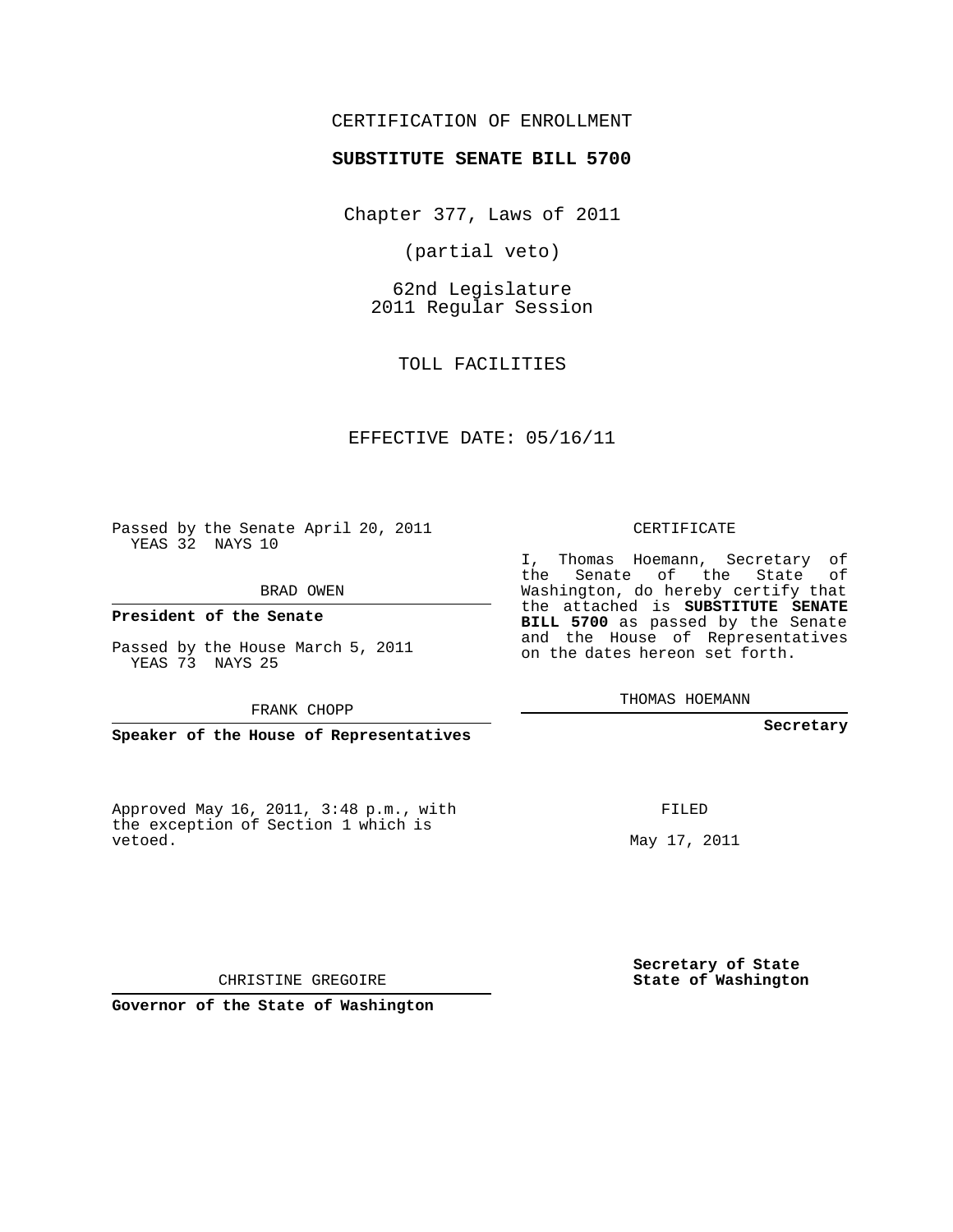# **SUBSTITUTE SENATE BILL 5700** \_\_\_\_\_\_\_\_\_\_\_\_\_\_\_\_\_\_\_\_\_\_\_\_\_\_\_\_\_\_\_\_\_\_\_\_\_\_\_\_\_\_\_\_\_

\_\_\_\_\_\_\_\_\_\_\_\_\_\_\_\_\_\_\_\_\_\_\_\_\_\_\_\_\_\_\_\_\_\_\_\_\_\_\_\_\_\_\_\_\_

AS AMENDED BY THE HOUSE

Passed Legislature - 2011 Regular Session

**State of Washington 62nd Legislature 2011 Regular Session**

**By** Senate Transportation (originally sponsored by Senators Haugen and King)

READ FIRST TIME 02/10/11.

 AN ACT Relating to certain toll facilities; amending RCW 47.10.882, 47.10.887, 47.10.888, and 47.56.810; reenacting RCW 47.10.886; adding a new section to chapter 47.56 RCW; creating a new section; and declaring an emergency.

BE IT ENACTED BY THE LEGISLATURE OF THE STATE OF WASHINGTON:

 *\*NEW SECTION. Sec. 1. The legislature recognizes that Washington voters strongly supported Initiative Measure No. 1053 during the 2010 general election, which indicates the clear desire on the part of the state's citizens that legislators approve any new fees or increases to existing fees. The legislature further recognizes that during the 2009 legislative session tolling was authorized on the state route number 520 corridor, bonds were authorized to finance construction of corridor projects, and the legislature committed to continue imposing tolls on the corridor in amounts sufficient to pay the principal and interest on those bonds. As tolling is scheduled to begin on the corridor in early April 2011, the legislature intends to honor the voters' clear direction as identified in Initiative Measure No. 1053 by reviewing the transportation commission's recommended schedule for tolling charges and explicitly approving those rates applicable to the state route*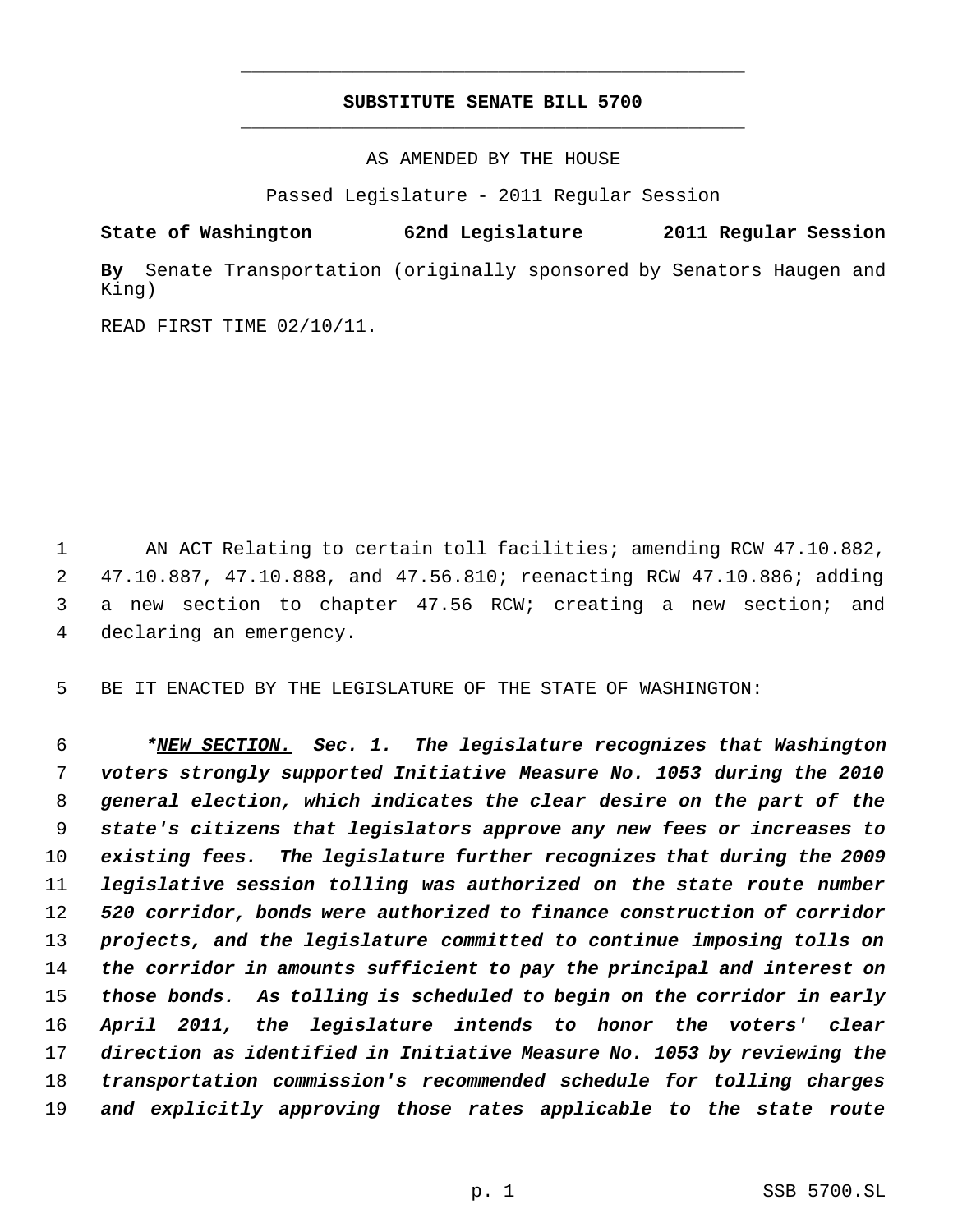*number 520 corridor. The legislature also intends to review the transportation commission's recommended schedule for photo toll charges and explicitly approve those rates applicable to the Tacoma Narrows bridge.*

*\*Sec. 1 was vetoed. See message at end of chapter.*

# NEW SECTION. **Sec. 2.** A new section is added to chapter 47.56 RCW to read as follows:

 (1) Consistent with RCW 43.135.055 and 47.56.805 through 47.56.876, the legislature approves the action taken by the transportation commission on January 5, 2011, adopting amended rules to set the schedule of toll rates applicable to the state route number 520 corridor. The legislature further authorizes the transportation commission, as the tolling authority for the state, to set and adjust toll rates on the state route number 520 corridor in accordance with the authorization, requirements, and guidelines set forth in RCW 47.56.830, 47.56.850, and 47.56.870. The transportation commission may adjust the toll rates, as identified in the adopted schedule of toll rates, only in amounts not greater than those sufficient to meet (a) the operating costs of the state route number 520 corridor, including necessary maintenance, preservation, renewal, replacement, administration, and toll enforcement by public law enforcement and (b) obligations for the timely payment of debt service on bonds issued under chapter 498, Laws of 2009 and this act, and any other associated financing costs including, but not limited to, required reserves, minimum debt coverage or other appropriate contingency funding, insurance, and compliance with all other financial and other covenants made by the state in the bond proceedings. Prior to the convening of each regular session of the legislature, the transportation commission must provide the transportation committees of the legislature with a detailed report regarding any increase or decrease in any toll rate approved by the commission that has not been described in a previous report provided pursuant to this subsection (1), along with a detailed justification for each such increase or decrease.

 (2) Consistent with RCW 43.135.055 and 47.46.100, the legislature approves the action taken by the transportation commission on January 25, 2011, adopting amended rules to set the schedule of photo toll, or "pay by mail," charges applicable to the Tacoma Narrows bridge. Prior to the convening of each regular session of the legislature, the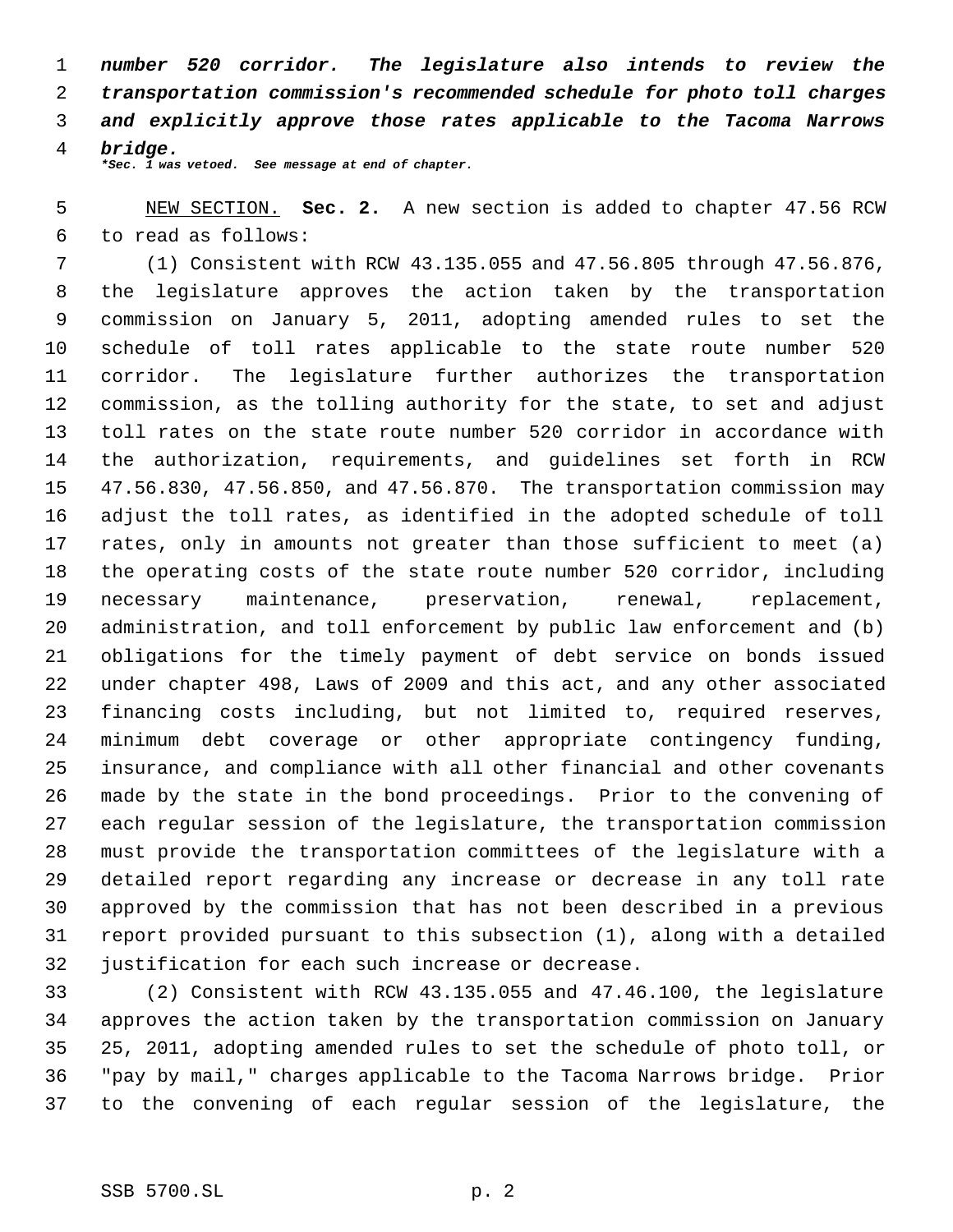transportation commission must provide the transportation committees of the legislature with a detailed report regarding any increase or decrease in any toll rate approved by the commission that has not been described in a previous report provided pursuant to this subsection (2), along with a detailed justification for each such increase or decrease.

 (3) Consistent with RCW 43.135.055 and 47.56.795(6), the legislature approves the action taken by the transportation commission on January 5, 2011, adopting amended rules concerning the assessment of administrative fees for toll collection processes. The administrative fees must not exceed toll collection costs.

 **Sec. 3.** RCW 47.10.882 and 2009 c 498 s 11 are each amended to read as follows:

 The toll facility bond retirement account is created in the state treasury for the purpose of payment of the principal of and interest and premium on bonds. Both principal of and interest on the bonds 17 issued for the purposes of chapter 498, Laws of 2009 and this act shall be payable from the toll facility bond retirement account. The state finance committee may provide that special subaccounts be created in the account to facilitate payment of the principal of and interest on the bonds. The state finance committee shall, on or before June 30th of each year, certify to the state treasurer the amount required for principal and interest on the bonds in accordance with the bond proceedings.

 **Sec. 4.** RCW 47.10.886 and 2009 c 498 s 16 are each reenacted to read as follows:

 If and to the extent that the state finance committee determines, in consultation with the department of transportation and the tolling authority, that it will be beneficial for the state to issue any bonds authorized in RCW 47.10.879 and 47.10.883 through 47.10.885 as toll revenue bonds rather than as general obligation bonds, the state finance committee is authorized to issue and sell, upon the request of the department of transportation, such bonds as toll revenue bonds and not as general obligation bonds. Notwithstanding RCW 47.10.883, each such bond shall contain a recital that payment or redemption of the bond and payment of the interest and any premium thereon is payable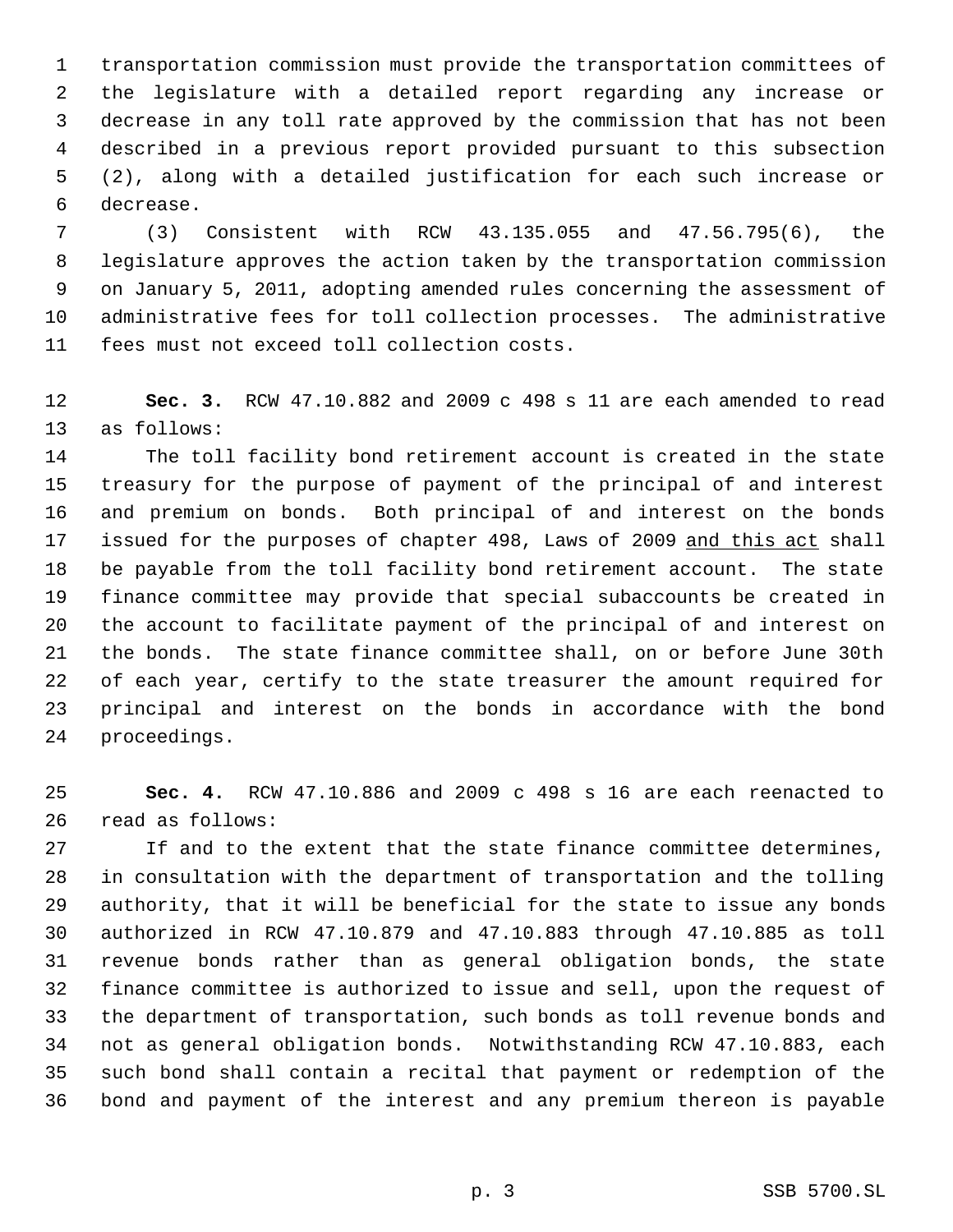solely from and secured solely by a direct pledge, charge, and lien upon toll revenue and is not a general obligation of the state to which the full faith and credit of the state is pledged.

 Toll revenue is hereby pledged to the payment of any bonds and the interest thereon issued under the authority of this section, and the legislature agrees to continue to impose these toll charges on the state route number 520 corridor, and on any other eligible toll facility designated by the legislature and on which the imposition of tolls is authorized by the legislature in respect of the bonds, in amounts sufficient to pay, when due, the principal and interest on all bonds issued under the authority of this section.

 **Sec. 5.** RCW 47.10.887 and 2009 c 498 s 17 are each amended to read as follows:

 The state finance committee may determine and include in any resolution authorizing the issuance of any bonds under chapter 498, 16 Laws of 2009 and this act, such terms, provisions, covenants, and conditions as it may deem appropriate in order to assist with the marketing and sale of the bonds, confer rights upon the owners of bonds, and safeguard rights of the owners of bonds including, among other things:

 (1) Provisions regarding the maintenance and operation of eligible toll facilities;

 (2) The pledges, uses, and priorities of application of toll revenue;

 (3) Provisions that bonds shall be payable from and secured solely by toll revenue as provided by RCW 47.10.886, or shall be payable from and secured by both toll revenue and by a pledge of excise taxes on motor vehicle and special fuels and the full faith and credit of the state as provided in RCW 47.10.879 and 47.10.883 through 47.10.885;

 (4) In consultation with the department of transportation and the tolling authority, financial covenants requiring that the eligible toll facilities must produce specified coverage ratios of toll revenue to debt service on bonds;

 (5) The purposes and conditions that must be satisfied prior to the issuance of any additional bonds that are to be payable from and secured by any toll revenue on an equal basis with previously issued and outstanding bonds payable from and secured by toll revenue;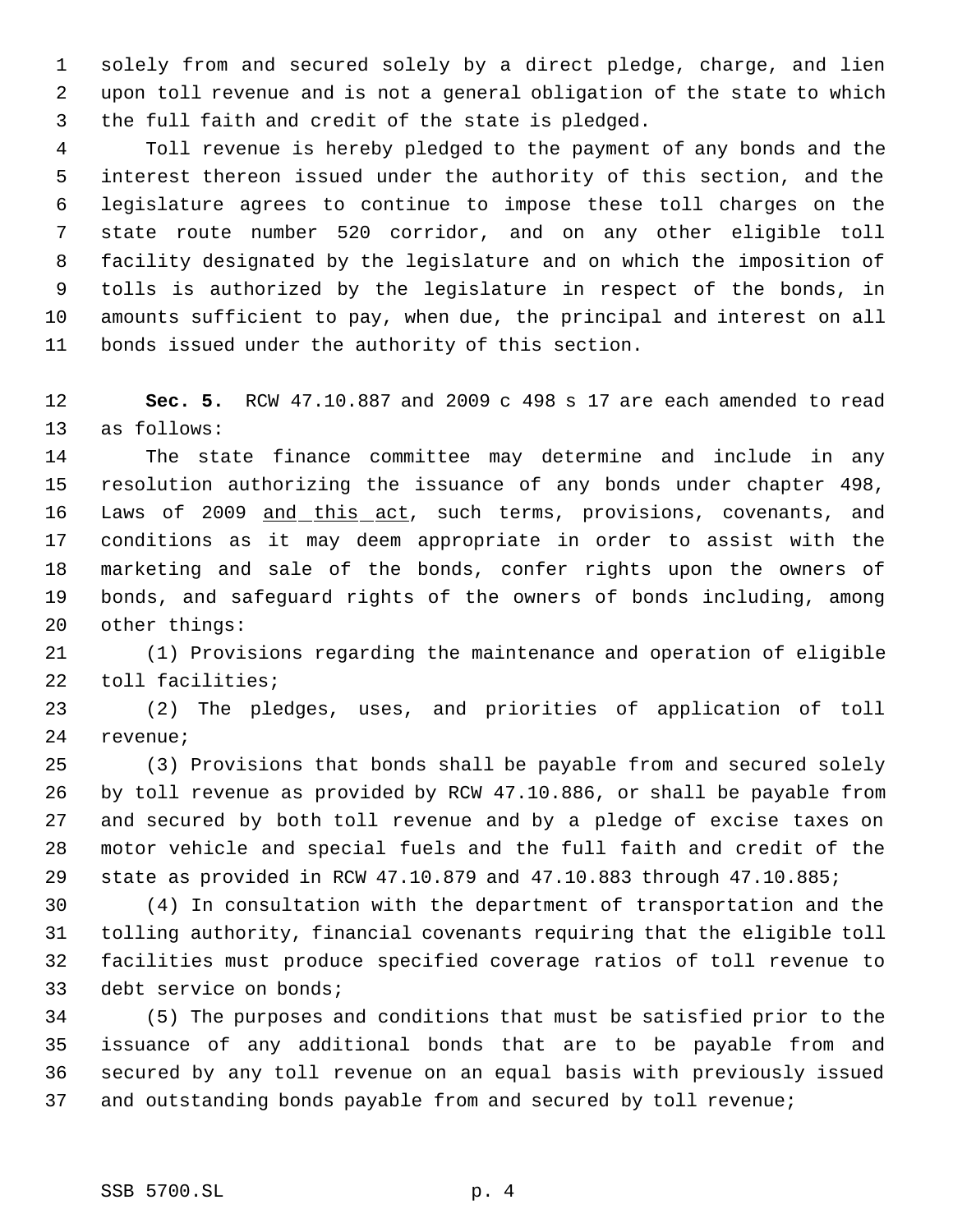(6) Provisions that bonds for which any toll revenue are pledged, or for which a pledge of any toll revenue may be reserved, may be structured on a senior, parity, subordinate, or special lien basis in relation to any other bonds for which toll revenue is pledged, with respect to toll revenue only; and

 (7) Provisions regarding reserves, credit enhancement, liquidity facilities, and payment agreements with respect to bonds.

 Notwithstanding the foregoing, covenants and conditions detailing the character of management, maintenance, and operation of eligible toll facilities, insurance for eligible toll facilities, financial management of toll revenue, and disposition of eligible toll facilities must first be approved by the department of transportation.

 The owner of any bond may by mandamus or other appropriate proceeding require and compel performance of any duties imposed upon the tolling authority and the department of transportation and their respective officials, including any duties imposed upon or undertaken by them or by their respective officers, agents, and employees, in connection with the construction, maintenance, and operation of eligible toll facilities and in connection with the collection, deposit, investment, application, and disbursement of the proceeds of the bonds and toll revenue.

 **Sec. 6.** RCW 47.10.888 and 2009 c 498 s 18 are each amended to read as follows:

24 (1) For the purposes of chapter 498, Laws of 2009 and this act, "toll revenue" means all toll receipts, all interest income derived from the investment of toll receipts, and any gifts, grants, or other 27 funds received for the benefit of transportation facilities in the state, including eligible toll facilities. However, for the purpose of any pledge of toll revenue to the payment of particular bonds issued under chapter 498, Laws of 2009 and this act, "toll revenue" means and includes only such toll revenue or portion thereof that is pledged to the payment of those bonds in the resolution authorizing the issuance of such bonds. Toll revenue constitutes "fees and revenues derived from the ownership or operation of any undertaking, facility, or 35 project" as that phrase is used in Article VIII, section  $1(c)(1)$  of the state Constitution.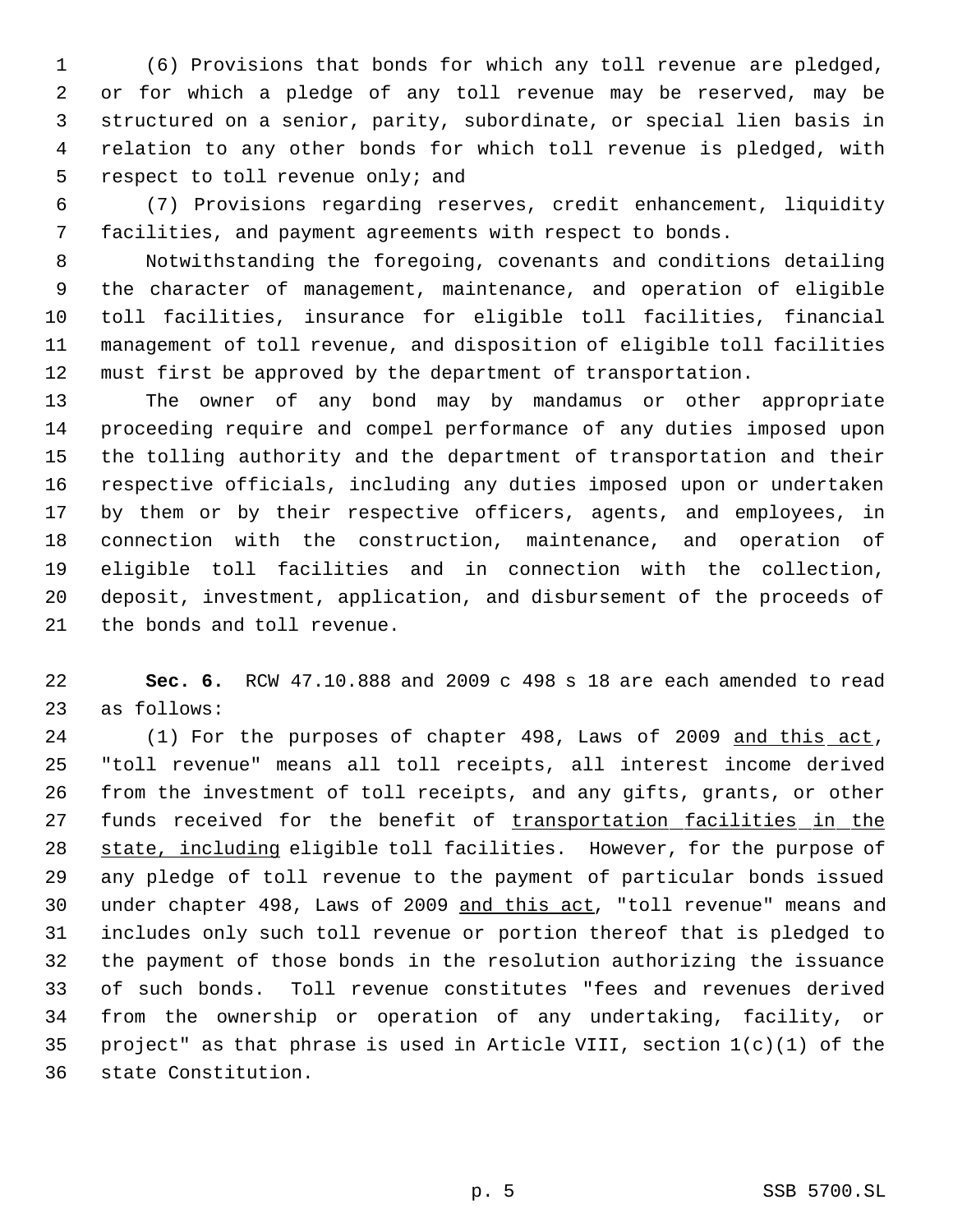1 (2) For the purposes of chapter 498, Laws of 2009 and this act, 2 "tolling authority" has the same meaning as in RCW 47.56.810.

 3 **Sec. 7.** RCW 47.56.810 and 2008 c 122 s 3 are each amended to read 4 as follows:

 5 The definitions in this section apply throughout this subchapter 6 unless the context clearly requires otherwise:

 (1) "Tolling authority" means the governing body that is legally empowered to review and adjust toll rates. Unless otherwise delegated, the transportation commission is the tolling authority for all state highways.

 (2) "Eligible toll facility" or "eligible toll facilities" means portions of the state highway system specifically identified by the legislature including, but not limited to, transportation corridors, bridges, crossings, interchanges, on-ramps, off-ramps, approaches, bistate facilities, and interconnections between highways.

16 (3) "Toll revenue" or "revenue from an eligible toll facility" 17 means toll receipts, all interest income derived from the investment of 18 toll receipts, and any gifts, grants, or other funds received for the 19 benefit of ((the)) transportation facilities in the state, including 20 eligible toll ((facility)) facilities.

 NEW SECTION. **Sec. 8.** This act is necessary for the immediate preservation of the public peace, health, or safety, or support of the state government and its existing public institutions, and takes effect immediately.

> Passed by the Senate April 20, 2011. Passed by the House March 5, 2011. Approved by the Governor May 16, 2011, with the exception of certain items that were vetoed. Filed in Office of Secretary of State May 17, 2011.

Note: Governor's explanation of partial veto is as follows: "I am returning herewith, without my approval as to Section 1, Substitute Senate Bill 5700 entitled:

"AN ACT Relating to certain toll facilities."

I am vetoing Section 1, the intent section. As outlined in an informal Attorney General Opinion, Initiative 1053 does not constrain the manner in which the legislature approves imposition or increases in fees. Section 1 could be misconstrued to constrain the form of legislative approvals. Vetoing the intent section does not impede implementation of the bill.

For these reasons, I have vetoed Section 1 of Substitute Senate Bill 5700.

SSB 5700.SL p. 6